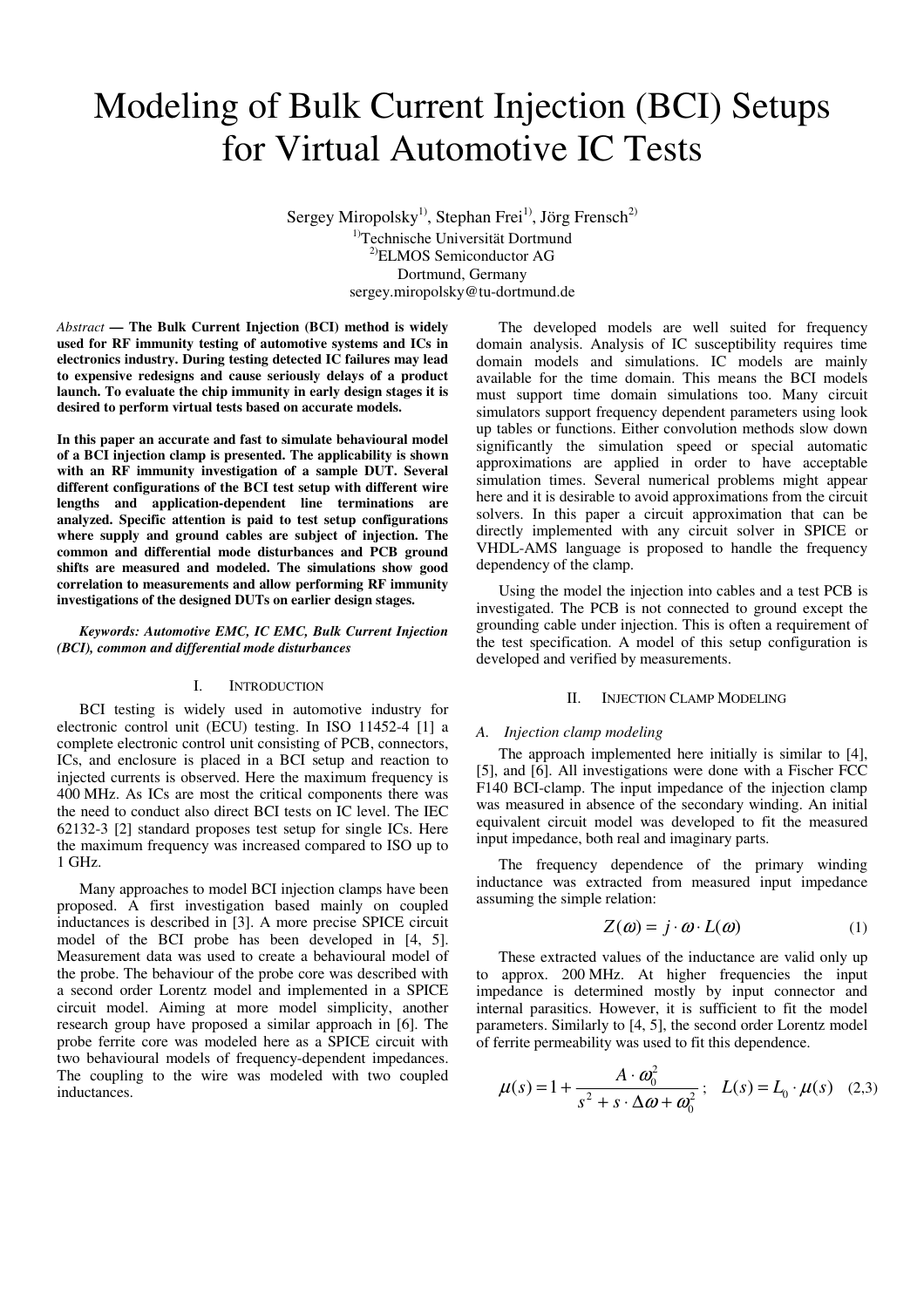In the impedance representation the fitting was acceptable, but in the inductance representation the dependency couldn't be fitted with a single model. There had to be two components within this inductance, each described by the same model, but with another set of parameters. This probably corresponds to two serial physical parts in the RF signal path.

By implementing two models serially (see fig. 1) and fitting the parameters, a good correlation with measurements could be achieved in the frequency range up to 100 MHz. By considering also the connector with and equivalent circuit the probe impedance at higher frequencies could be fitted very well above 3 MHz (see fig. 3).



Figure 1. First model of BCI clamp primary winding and input connector

The impedance of such an inductance, where the magnetic permeability frequency dependence is described with Lorentz model, can be written as:

$$
Z_L(s) = j\omega \cdot L_0 \cdot \mu(s) = j\omega L_0 + \frac{j\omega L_0 \cdot A \cdot \omega_0^2}{s^2 + s \cdot \Delta \omega + \omega_0^2}
$$
(4)

where  $L_0$  is the geometrical factor, i.e. the inductance value that would be measured if the ferrite core has unity permeability, under the condition that flux distribution remains unaltered. This is equivalent to the following passive structure:



Figure 2. Equivalent circuit model for an inductor with frequency-dependent permeability of the ferrite core

where the component values have the following relations with Lorentz model parameters:

$$
\omega_0^2 = \frac{1}{L \cdot C}; \quad \Delta \omega = \frac{1}{R \cdot C}; \quad A = \frac{L}{L_0} \qquad (5-7)
$$

The primary winding inductance was implemented into the clamp model using this equivalent circuit representation.

The input RF connector of a clamp was implemented into the model with a number of LC elements. To extract the component values, a parameter optimization algorithm in Matlab was used. The values were optimized to fit the reflection and impedance curves in the frequency range higher than 200 MHz (see fig. 4).

In the resulting model of the primary winding an acceptable correlation of measurements to simulation was obtained up to the frequency of 1 GHz.



# *B. Coupling to cables modeling*

To avoid implementation of the same inductance with frequency dependence in the secondary winding, an approach similar to [4, 5] was used. Inductive coupling can be described with the following equations:

$$
V_1 = j\omega L_1(\omega) \cdot I_1 + j\omega M(\omega) \cdot I_2
$$
  
\n
$$
V_2 = j\omega L_2(\omega) \cdot I_2 + j\omega M(\omega) \cdot I_1
$$
 (8,9)

Assuming that  $L_1$  and  $L_2$  are the windings of the same magnetic core, the equations are transformable to:

$$
V_2 = \frac{N_2}{N_1} V_1; \ I_1 = I_{1L} - I_{1C} = \frac{V_1}{j\omega \cdot L_1(s)} - \frac{N_2}{N_1} I_2 \ (10, 11)
$$

where N1 and N2 are the numbers of turns in the windings. This can be implemented in a circuit simulator as following. The secondary winding is represented by a single linear controlled voltage source  $(V_2)$ . The first winding consists of a primary winding inductance  $L_1(s)$  ( $I_{1L}$  in eq. 7) and a parallel linear controlled current source  $(I_{1C}$  in eq. 7), which reduces the current in the primary winding by the value of current in secondary winding with factor  $N_2/N_1$ . Since the device like current-controlled current source is sometimes differently handled by SPICE-type simulation software, the voltage controlled current source was used instead, and a small resistance of  $1 \text{ m}\Omega$  was added into the secondary winding as current sensor.

Finally, two capacitances  $C_A$  and  $C_B$  (see fig. 5) were added into the circuit to represent the additional capacitance of the wire to the injection clamp package.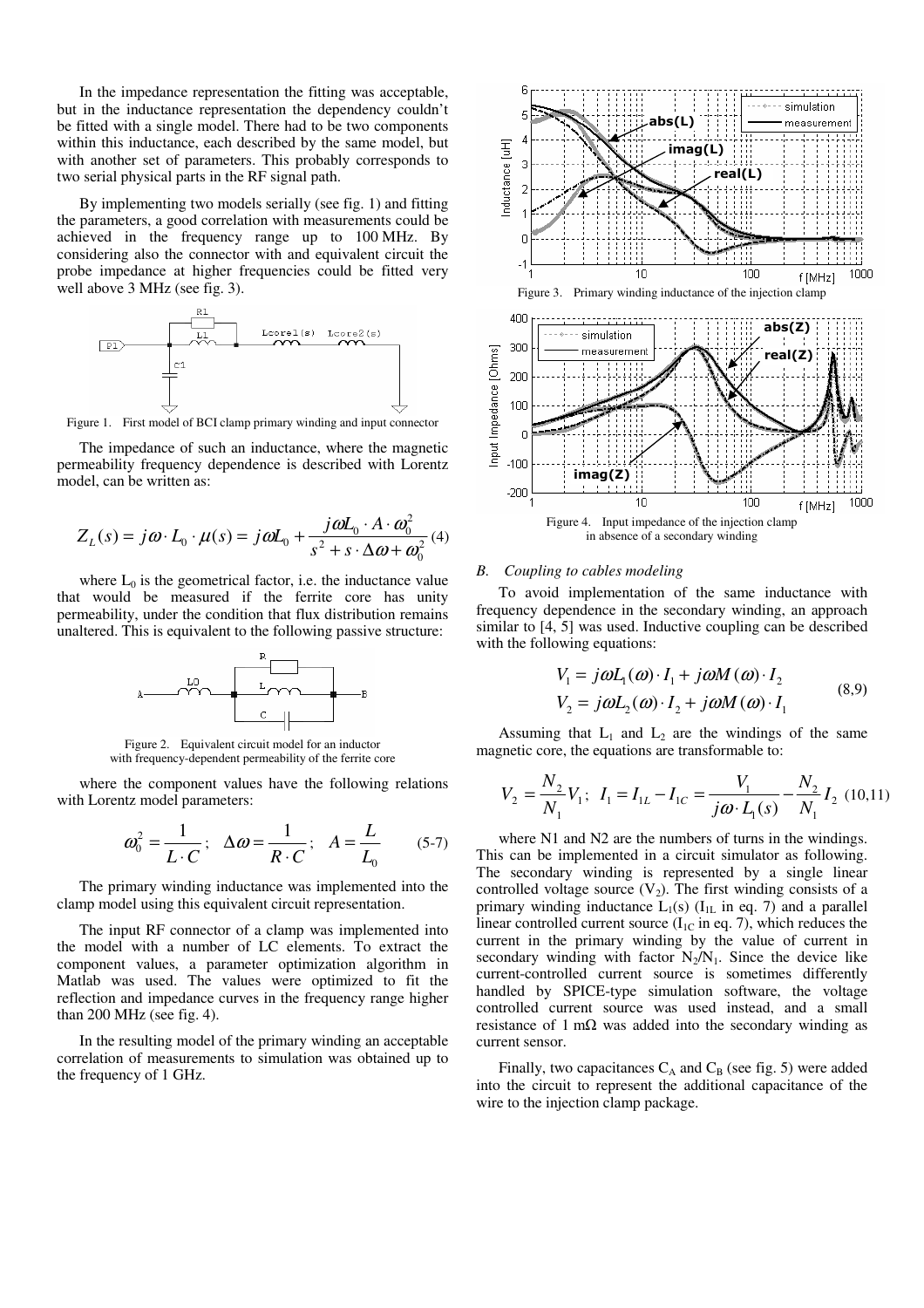The final circuit representation of the BCI clamp with coupling to a single wire is shown in fig. 5.



Figure 5. Final equivalent circuit representation of the clamp, including the coupling to a single wire

The wire properties (e.g. self-inductance) are not included in the model. However, when the model of injection clamp is used with a cable model, the necessary properties are introduced with the cable model. The injection clamp model only introduces the changes due to clamping effect. The feedback from the cable to the primary winding will also be modeled correctly.

The model can be extended to multiple wire configurations. The same structure with voltage and current sources must be implemented and the stray capacitances must be added between the wire and probe package.

The resulting model of the injection clamp contains linear components with frequency-independent parameters only, and thus shows good performance in both time and frequency domain simulations.

## *C. Model verification with long harness*

For the purpose of model verification a test setup with 1 m harness was measured and simulated (fig. 6 and 7). A automotive twisted pair cable from Kromberg-Schubert (type "FLRYW") was used. Accurate models of this cable are available [7].

The cable with length  $L = 0.3$  to 2.0 m was fixed in height  $H = 50$  mm above a metal plane used a ground reference. The both ends of the cable were terminated with 50  $\Omega$  ports in grounded metal fixtures. The injected signal levels were measured at these ports with a network analyzer.

The BCI clamp injects the current into all clamped wires simultaneously (common mode). Since the goal of this step was to verify the injection clamp model with a longer harness, the cable wires were soldered together at the terminations and connected to a single port (P2 at left fixture, P3 at right fixture). Thus, pure common mode was forced.

The clamp was located in the middle of the cable, and the exact position was found during the measurement to have the S21 and S31 parameters equal in the entire frequency range. This ensured the symmetry of the setup and avoided the deviations due to clamp misplacement.

Good correlation between model and measurements was observed (fig. 8-10), proving the developed model accuracy.



Figure 6. Test setup for BCI injection clamp model verification parameters:  $L = 1 - 2$  m;  $d = 0.5$  L;  $H = 50$  mm.



Figure 7. Sketch of verification setup simulation model







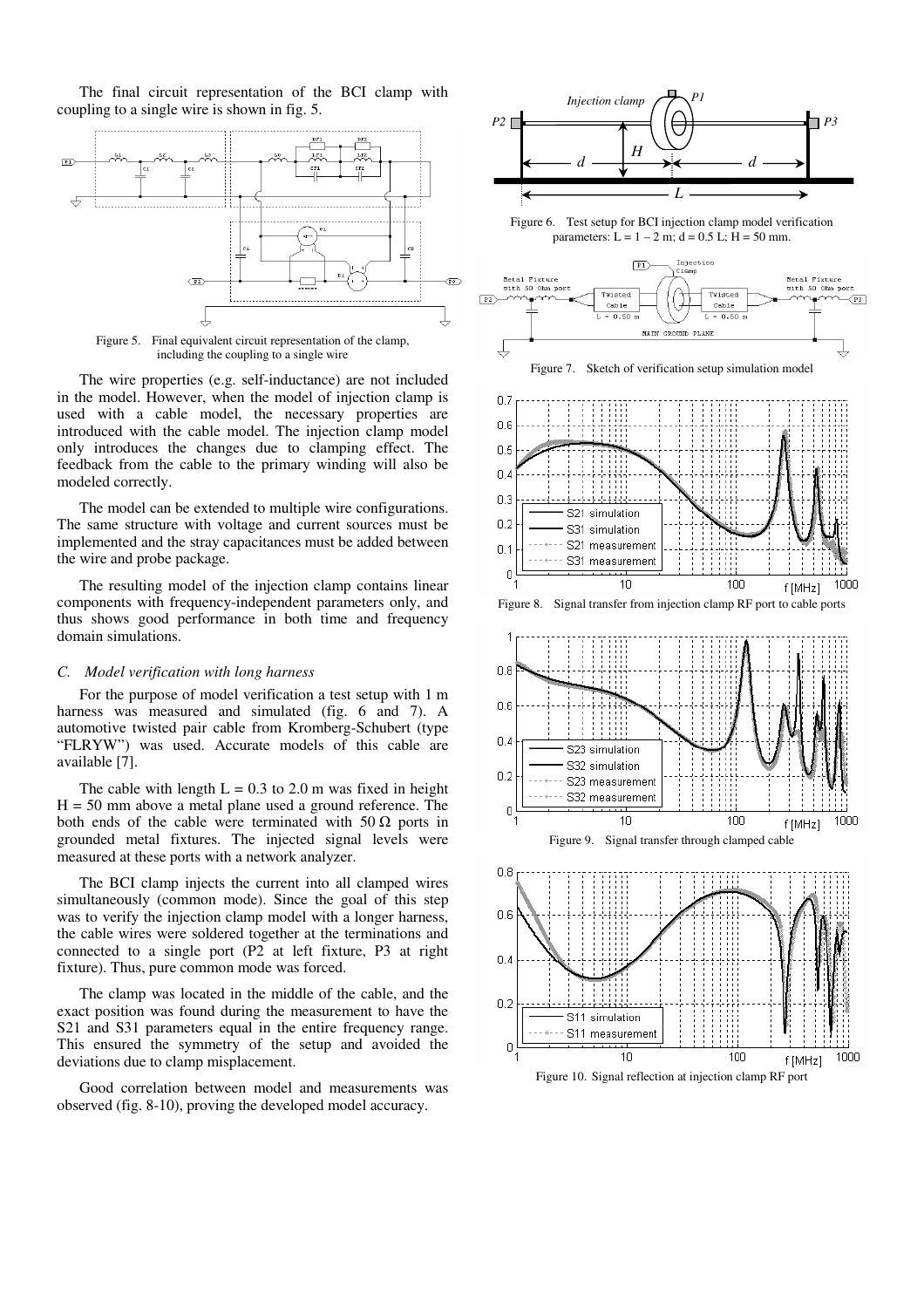# III. BCI SETUP WITH FLOATING DUT

Many BCI testing specifications require a floating ECU/PCB. In this case the common mode current can flow only through the capacitance between ECU or PCB and ground plane. This setup is very sensitive to small changes and modeling is a challenging task.

#### *A. Test Setup Description*

When the RF immunity of devices is tested with injection into both power supply and ground cables, there is no explicit connection of the DUT to main ground plane. Such a configuration was measured and modeled (see fig. 11).

A simple resistor of  $1 \text{ k}\Omega$  was used to represent the DUT input impedance. The PCB with the sample DUT was fixed with distance  $h = 5$  to 20 mm from vertical grounded metal plane. The cable was fixed in  $H = 50$  mm from main ground plane. At the supply side of the cable the ground wire was terminated directly into the ground. The power wire was terminated with simple 50  $\Omega$  plug, since the standard Artificial Networks have almost 50  $\Omega$  impedance in the higher frequency range. At the DUT side the two wires of the cable were connected to power and ground nodes of the PCB correspondingly. The BCI clamp was place in  $d = 20$  cm from dummy DUT.







Figure 12. Test setup photo at dummy DUT termination. Active probes are connected between PCB pins and vertical ground plane.

In this configuration it is difficult to measure the voltage levels on the PCB without affecting the setup. High impedance of the PCB ground plane to main ground plane  $(C = 5$  to 10 pF) is affected especially in higher frequency range by measurement setup. Instead, the current injected into the PCB tracks was measured with a Tektronix CT-6 current sensor.

# *B. Floating PCB Impedance to Ground*

The impedance of the floating termination was measured and modeled. 3D simulations with EMCoS EMC Studio software were performed to compute accurately the capacitance. Measurements showed that a capacitance model is not sufficient. A more complex equivalent circuit was necessary to consider the ground plane behaviour.

The impedance of PCB ground to main ground plane was measured with Agilent network analyzer. The measurement has shown the expected mainly capacitive coupling up to approx. 100 or 200 MHz depending on PCB distance to fixture (see fig. 13). To model at higher frequencies a lumped-element circuit shown in fig. 12 was proposed and a curve fitting algorithms in Matlab were used to find the model parameters. The parasitic parameters of VNA port were determined separately and later excluded from the termination model.







VNA measurement vs. model,  $h = 5$  and 12 mm

# *C. Common Mode Injection*

To verify the model of the floating PCB impedance to ground the common mode injection into this structure was measured and modeled. A simplified setup (see fig. 14) was used for this purpose. The power and ground wires were soldered together at both ends of the cable, thus forcing pure common mode in the line. At the left side the cable was terminated with 50  $\Omega$  (VNA port), at the right side cables were connected directly to PCB ground plane. The common mode current in both lines was measured directly at the PCB ground pin with current sensor, terminated with VNA port.



Figure 15. Sketch of simplified common mode setup simulation model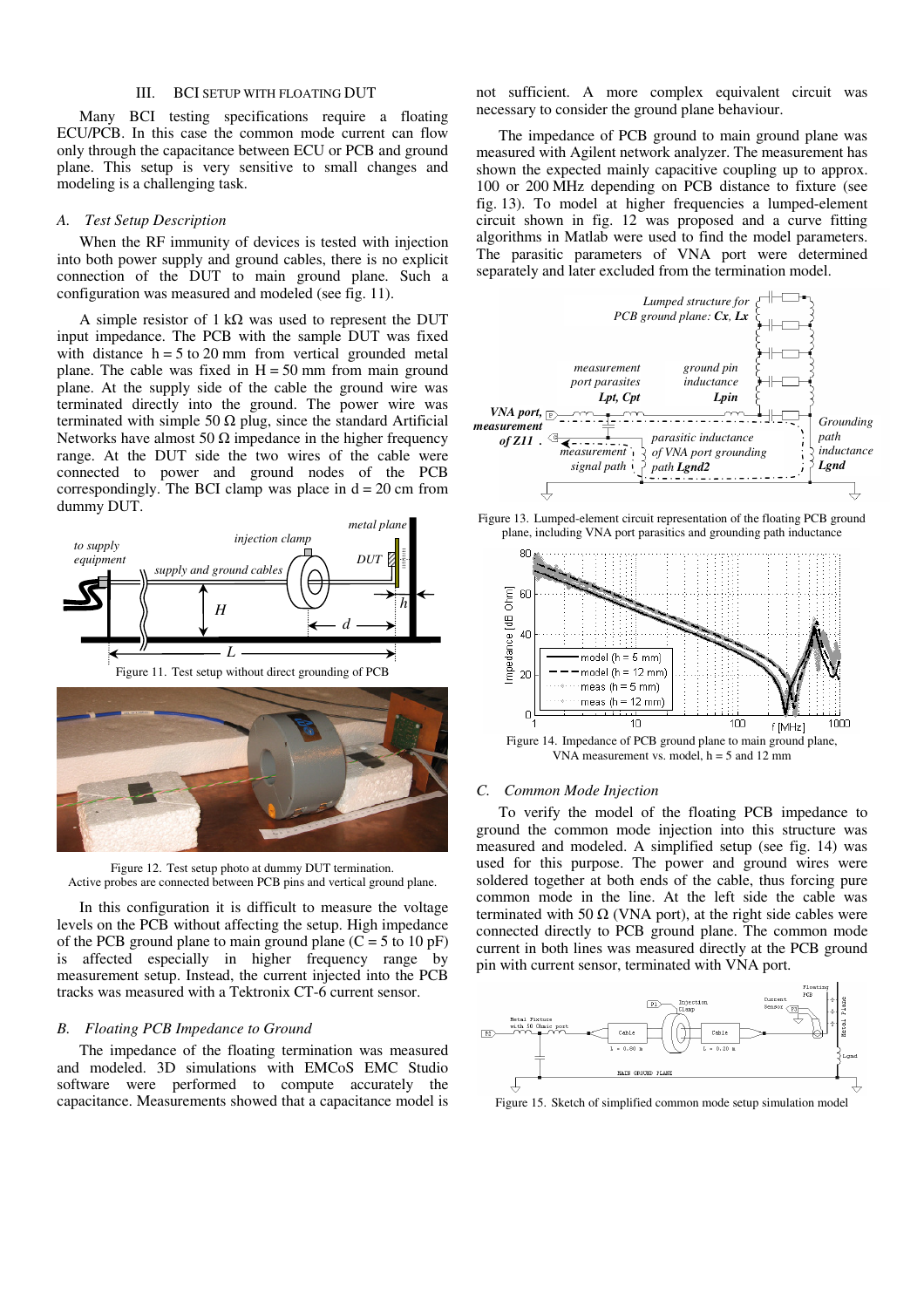





(  $\omega$  P<sub>FW</sub> = 10 dBm injected into clamp RF port (P1))

With this simplified common mode setup the model gives good results up to 400 MHz (see fig. 16). The results are also acceptable up to 1 GHz, except for the misfit in resonance heights at 400 and 600 MHz. These can be explained by additional losses, probably of radiation origin, which were not yet included in the test setup simulation model.

## *D. Common and Differential Mode Injection*

The full setup was assembled as described in section III (A). A resistive load of 1 kΩ was used as input impedance. The BCI injection was performed into both wires.



of the setup with dummy DUT ( $R = 1$  k $\Omega$ ) on floating PCB

The first measurement was done with a network analyzer. The power of 10 dBm was injected into the BCI clamp, and the currents in DUT power pin and PCB ground pin were measured with current sensors. Taking into account the sensor coupling factor, the current values were restored from S-parameter measurement. The measured and modeled currents are shown in fig. 19.

Using these current values and also the DUT input impedance and PCB impedance to main ground plane, the values of common and differential voltages at the DUT inputs can be calculated.





Figure 20. Current into dummy 1 kΩ DUT input pin @  $P_{FW} = 10$  dBm

The simulation shows acceptable correlation with measurements (fig. 19, 20). In higher frequency range (over 400 MHz) the measurement was disturbed by parasitic couplings on the PCB, (incl. trace inductances and capacitances) which are difficult to model for floating PCB configurations. These effects are not included in the model, but nevertheless the common mode current into PCB ground plane is modeled accurately (fig. 19).

The model was also tested with active probe oscilloscope measurements. RF power of 10 dBm was injected into the clamp, and the signal amplitudes were measured with active probes directly at the PCB power and ground pins relatively to vertical ground plane. Main ground plane could not be used as a measurement reference due to significant distance between measurement points (~ 50 mm), which would add a loop, and thus change the measurement results in higher frequency range. The differential signal was calculated as the difference between signals at power and ground nodes. The influence of the active probes  $(0.9 \text{ pF} \parallel 1 \text{ M}\Omega + \sim 10 \text{ nH})$  was included in the simulation model. The results are shown in fig. 21 and 22.

The injected common mode voltage amplitude, measured with active probes, correlates well with the model in the entire frequency range (see fig. 21). The differential mode disturbance shows good correlation with the model up to 300 MHz (see fig. 22). Due to sensitivity of the setup to external influences and parasitic couplings, the cause of this deviation is not clear. However, in the many applications of such models the exact matching of the resonances is not necessary. It can be sufficient, if the overall level of the injected signal amplitudes is modeled correctly.